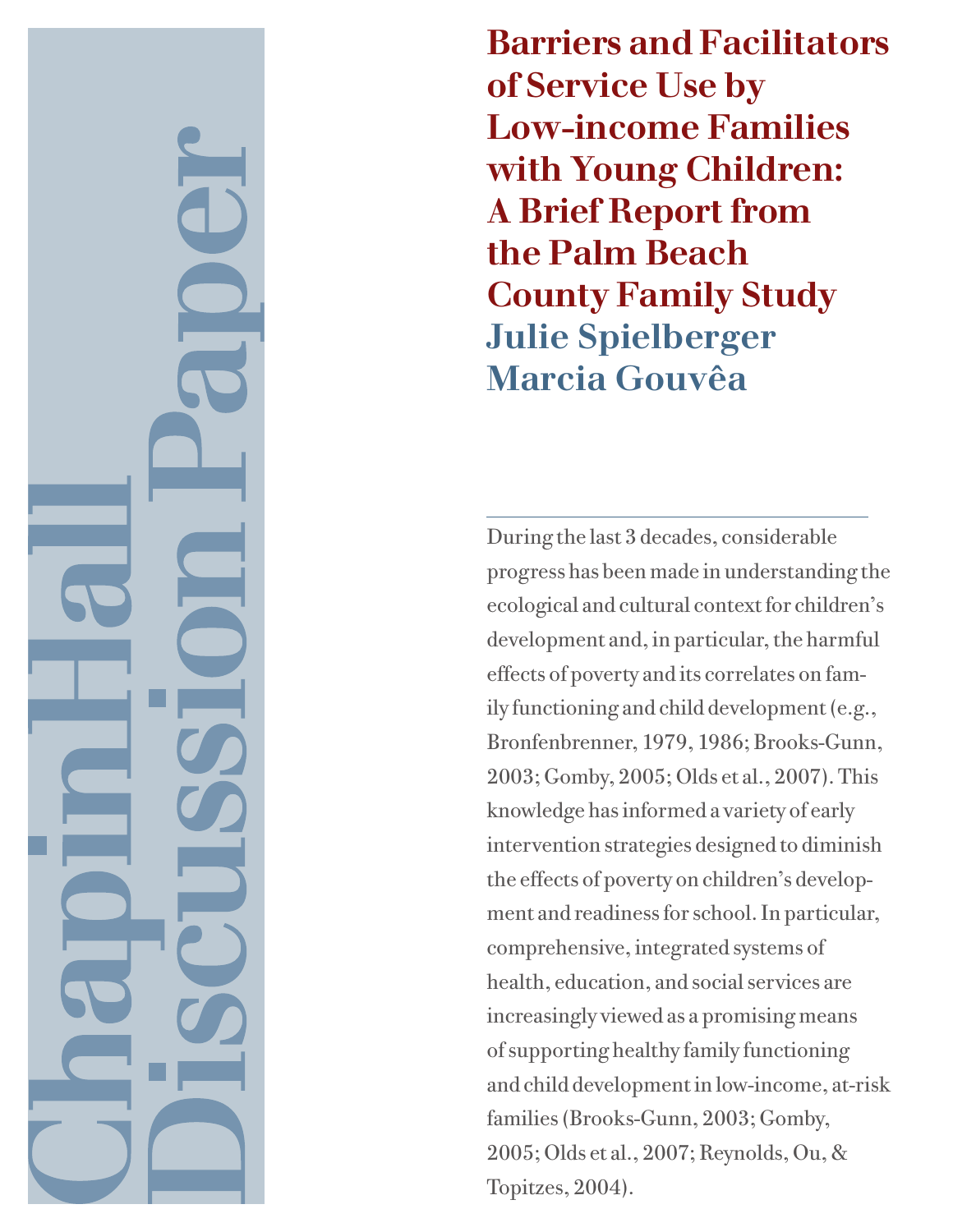"Sometimes things don't work out how they are supposed to work out, so either you try again or you try another solution."

– Debra, 22-year-old unmarried mother of two preschoolers 1

This growing body of evidence prompted the Children's Services Council (CSC) of Palm Beach County, over a decade ago, to undertake a long-term initiative to build an integrated system of care to promote and support the healthy development of children, with a focus on the first 5 years of life. The primary goals of the Palm Beach County system of care are to increase the number of healthy births, to reduce the incidence of child abuse and neglect, and to increase school readiness, as indicated by the number of children who enter kindergarten ready to learn (Children's Services Council, 2007). These goals assume that strengthening the system of community supports and services available to families will enhance their ability to raise their children in healthy ways and, in turn, improve children's development and well-being. As a result of better family functioning and improved child health and development, it is also expected that children will be more ready for school, families will be better able to support their children in school, and families will be less likely

to need more intensive mental health, child welfare, and juvenile justice services.

To implement their goals, CSC and its partner organizations focused their system-building efforts in selected low-income communities—the Targeted Geographic Areas (TGAs)—that have higher than average rates of child maltreatment, crime, and other risk factors. As shown in Table 1, the system is made up of a range of programs and systems to support children at different stages of their development.

In order to obtain the benefits that services might provide, however, families must use them. Despite the promise of early intervention programs and systems like the CSC system of care, research tells us that their effects are often modest at best (Brooks-Gunn, 2003; Gomby, 1999, 2005). An important factor in the effects of voluntary prevention and early intervention programs is engaging families in services long enough to obtain the benefits that high-quality services can provide (e.g., Daro, McCurdy, Falconnier, & Stojanovic, 2003; Olds, Saddler, & Kitzman, 2007; Raikes et al., 2006; Roggman, Cook, Peterson, & Raikes, 2008).

| Table 1. Overview of Programs and Systems Supported by CSC |                                                                                                                                                                                                                                                                                                                                                                      |  |  |  |  |
|------------------------------------------------------------|----------------------------------------------------------------------------------------------------------------------------------------------------------------------------------------------------------------------------------------------------------------------------------------------------------------------------------------------------------------------|--|--|--|--|
| <b>Program/System Name</b>                                 | <b>Program Description</b>                                                                                                                                                                                                                                                                                                                                           |  |  |  |  |
| <b>Maternal Child Health</b><br><b>Partnership (MCHP)</b>  | A network of health and social services for high-risk pregnant women and mothers, which<br>includes universal risk screening before and after birth; targeted assessment and home visita-<br>tion; and coordinated services for families experiencing medical, psychological, social, and<br>environmental risks that negatively impact pregnancy and birth outcomes |  |  |  |  |
| <b>Early Care and Education</b>                            | Initiatives to identify and provide services for children with developmental delays and to im-<br>prove children's school readiness, and a quality improvement system for child care programs                                                                                                                                                                        |  |  |  |  |
| <b>School Behavioral Health</b><br><b>Programs</b>         | Programs designed to improve children's adjustment to school and enhance their school suc-<br>cess by identifying social-emotional and other developmental problems and providing referrals<br>and interventions to respond to these problems                                                                                                                        |  |  |  |  |
| <b>Afterschool Programs</b>                                | A network of afterschool programs for elementary and middle-school youth supported by<br>Prime Time, an intermediary working to improve the quality of school-based and community<br>programs                                                                                                                                                                        |  |  |  |  |

<sup>&</sup>lt;sup>1</sup> All names in this report are pseudonyms.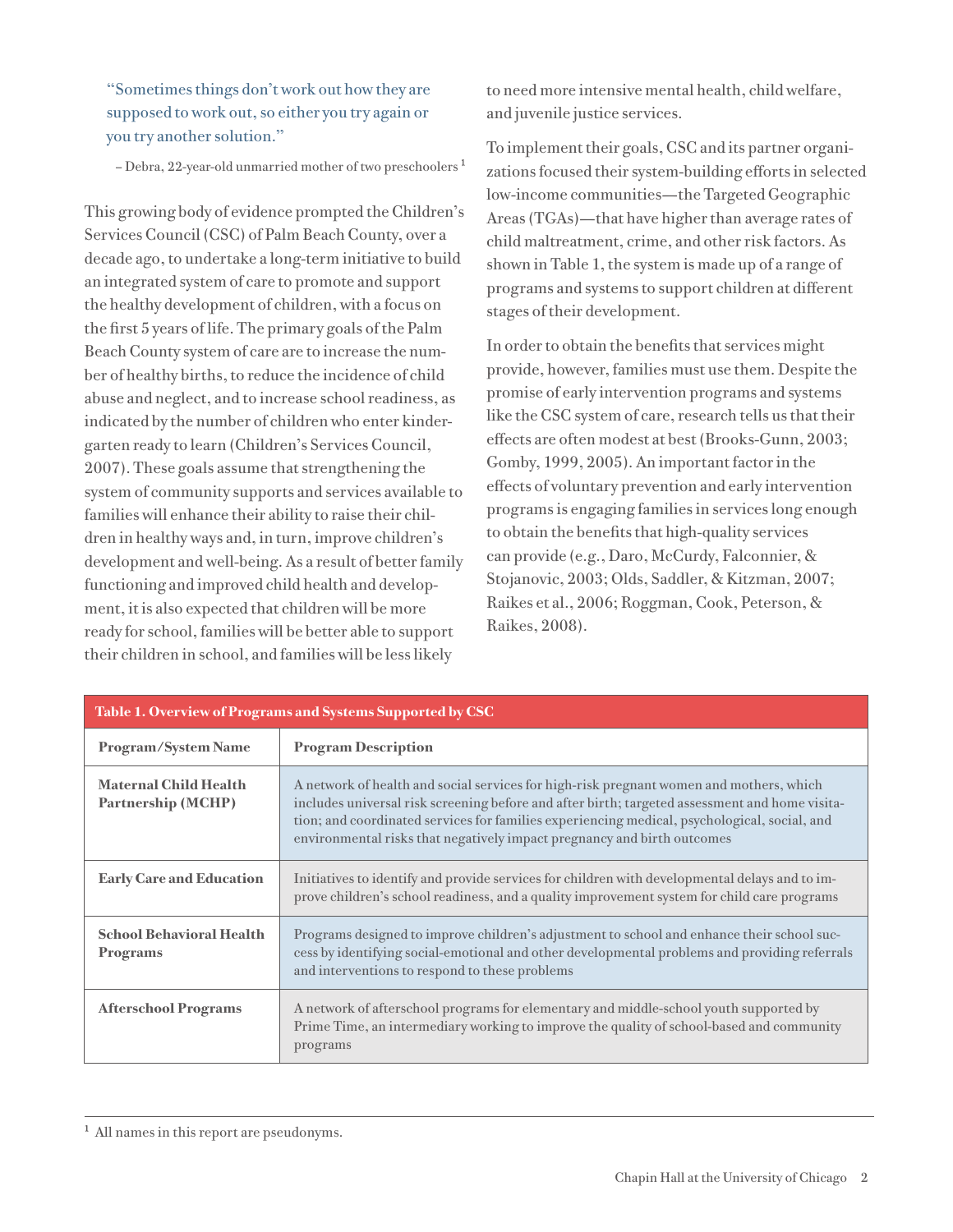This brief presents findings from a 6-year longitudinal study of a sample of high-risk families living in the TGAs and the factors that affect their use of services that are available to them (see Box 1). Mothers were recruited to be in the study from two Maternal Child Health Partnership (MCHP) programs shortly after giving birth. To be in the study, mothers had to be at least 16 years old and speak English, Spanish, or Haitian Creole, the three most frequently spoken languages in the county. A majority (76%) were not married, although many lived with a partner. Less than half (42%) had graduated high school. Fifty-three percent of the mothers were Hispanic, 40 percent were black, and the remaining 7 percent were of other racial/ethnic backgrounds. A majority (71%) were living at or below the poverty line. For about half of the mothers, the recently born infant was their first child; the other half had one or two older children.

We begin with a summary of findings related to families' use of CSC early childhood services and a range of other services during the first 5 years following the birth of a child. Next, we examine in more detail mothers' service experiences, focusing on the factors that either facilitate or inhibit their use of services. We then report findings and implications about the relationship among service use and experiences, family characteristics, and maternal and child outcomes.

## **Use of Formal Services in Early Childhood**

A fundamental goal of the service system in Palm Beach County is to enhance the availability and coordination of services and supports for at-risk families and children during the early childhood period. Four-fifths of study participants received maternal and child health services from the MCHP around the time of the birth of their child, typically between 3 months preceding and 6 months following the baby's birth. Approximately one-quarter of mothers who qualified for intensive care coordination received services, for an average duration of 9 months post-partum. Mothers who received more days of service were more likely to have particular risk characteristics and needs, e.g., multiple children, a child with special needs, and physical/mental health needs of their own.

Nearly all (94%) of the study mothers reported receiving assistance with basic family needs in year 5 of the study. Health care, food assistance, dental care, and child care assistance were the most frequently received services (see Table 2). Service use changed over time. Although the two most frequently used areas—health care and food assistance—declined, service use in

| Table 2. Percentage of Study Families Using Service areas, 2005-2009 (n=310)   |  |                |                |                |                |  |  |  |
|--------------------------------------------------------------------------------|--|----------------|----------------|----------------|----------------|--|--|--|
| <b>Program Name</b>                                                            |  | 2006           | 2007           | 2008           | 2009           |  |  |  |
| Healthcare for children or mother                                              |  | 95             | 94             | 89             | 86             |  |  |  |
| Food support (Food Stamps, Women, Infants, and Children<br>[WIC], food pantry) |  | 87             | 68             | 70             | 72             |  |  |  |
| <b>Parenting information</b>                                                   |  | 23             | 11             | $\overline{5}$ | 8              |  |  |  |
| Dental care for children or mother                                             |  | 27             | 26             | 55             | 59             |  |  |  |
| <b>Childcare subsidy</b>                                                       |  | 27             | 28             | 40             | 41             |  |  |  |
| <b>Transportation help</b>                                                     |  | 16             | $\overline{7}$ | $\overline{5}$ | $\overline{7}$ |  |  |  |
| Paying rent or bills/housing voucher                                           |  | 10             | 10             | 11             | 15             |  |  |  |
| <b>Employment assistance</b>                                                   |  | $\overline{5}$ | $\overline{3}$ | 5              | 9              |  |  |  |
| Housing or emergency shelter                                                   |  | 10             | 10             | 11             | 11             |  |  |  |
| Mental health/substance abuse program                                          |  | $\overline{2}$ | $\overline{3}$ | 8              | 11             |  |  |  |
| Legal assistance                                                               |  | $\overline{2}$ | 6              | 7              | 6              |  |  |  |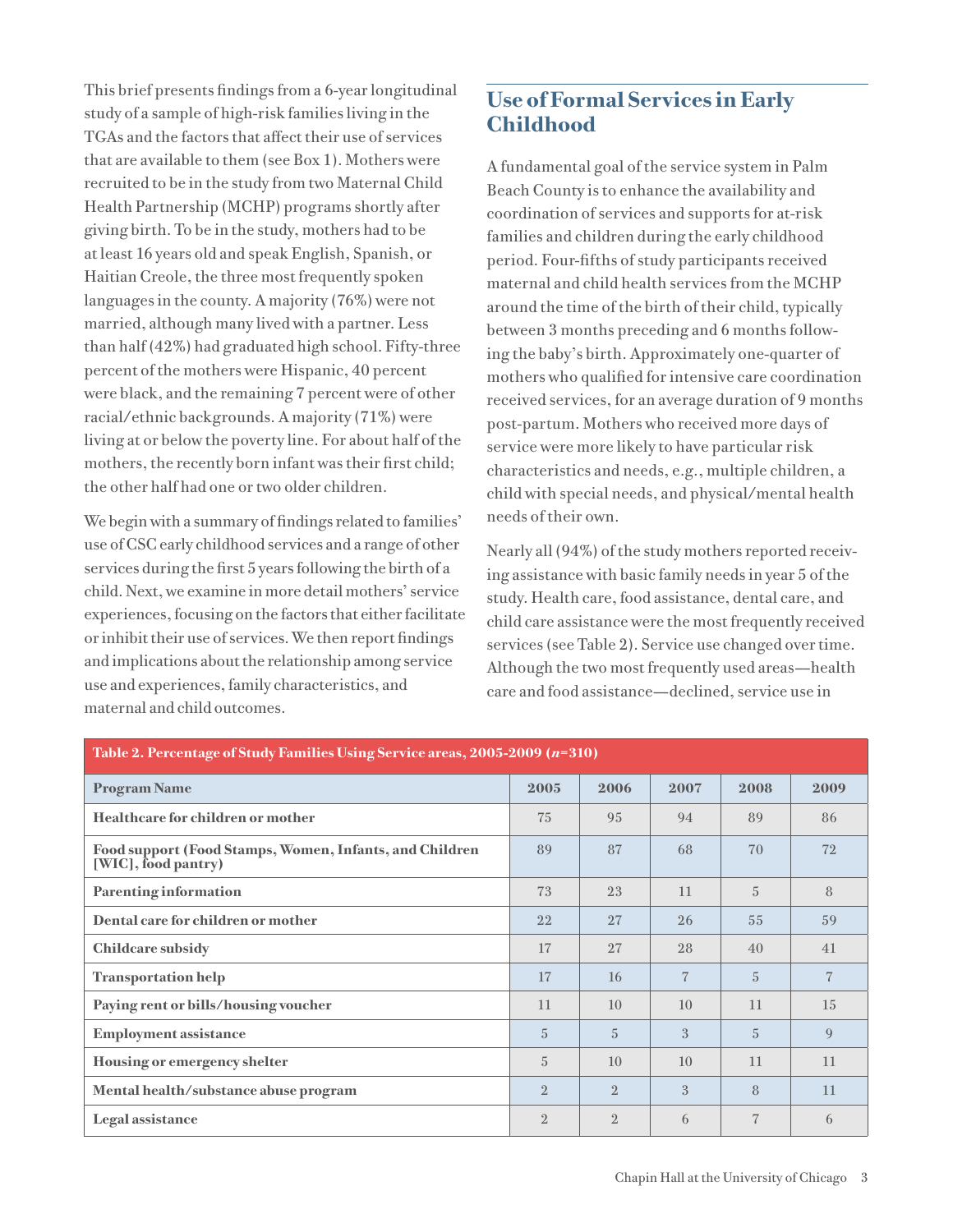| Table 3. Percentage of Study Families Using Public Income Supports, 2005-2009 (n=310) |    |                |             |                |                |  |  |  |
|---------------------------------------------------------------------------------------|----|----------------|-------------|----------------|----------------|--|--|--|
| <b>Program Name</b>                                                                   |    | 2006           | 2007        | 2008           | 2009           |  |  |  |
| Women, Infants, and Children (WIC)                                                    | 84 | 79             | 56          | 50             | 52             |  |  |  |
| <b>Food Stamps</b>                                                                    | 37 | 46             | 35          | 38             | 47             |  |  |  |
| <b>Earned Income Tax Credit (EITC)</b>                                                |    | 23             | 19          | 22             | 35             |  |  |  |
| <b>Social Security Insurance (SSI)</b>                                                |    | 8              | $\mathbf Q$ | 7              | 11             |  |  |  |
| <b>Temporary Assistance for Needy Families (TANF)</b>                                 |    | 8              | 3           | $\mathfrak{D}$ | $\mathfrak{D}$ |  |  |  |
| <b>Rent voucher</b>                                                                   |    | $\overline{4}$ | 5           | 6              | 11             |  |  |  |
| Unemployment Insurance (UI)                                                           |    | $\overline{2}$ |             | 3              | Q              |  |  |  |

these areas remained relatively high throughout the study. However, there was a striking decline in the use of formal services for parenting information after the first year, perhaps because mothers were no longer connected to the MCHP system, a primary source of such information after the birth of their child. With respect to specific public income support programs, it is noteworthy that despite the low-income status of the study families, with the exception of the WIC program, less than half of the sample used these services (see Table 3).

Consistent with the changing needs of children and families as they grow, use of dental care assistance and child care subsidies increased considerably in years 4 and 5. In the first 2 years of the study, at least half of the focal children were cared for by their parents at home and less than 10 percent in center-based care. By the fifth year of the study—the year before the children were to enter kindergarten—just 39 percent were cared for by their parents at home, while 34 percent were in a center-based program.

## **Families' Experiences with Services**

We expected that mothers in the study would use services differently and that we would see changes in service use over time. Our findings confirmed these expectations. However, we also found many families had unmet needs for services or were not using services available to them. To help us understand how families became engaged in the service system and the factors

that encouraged or discouraged their use of services, we conducted in-depth qualitative interviews over time with 50 of the 531 low-income families in the study. These interviews revealed information about a range of topics, including mothers' daily routines, how they cared for their children, the support they received from family members and friends, the services they used, and their aspirations for their children.

From these interviews, we discovered a range of factors that seemed to encourage or discourage the use of services; we refer to these factors as "facilitators" or "barriers," depending on how they influenced service use. It should be noted that encountering a barrier did not mean the mother had a negative experience with services. Similarly, encountering a facilitator did not mean a positive experience took place. Mothers' experiences with services may be independent of the factors that facilitate or hamper their use. For example, Bayle, a 23-year-old unmarried mother of four children, while in the midst of applying for food stamps complained that the application process was a "headache." Six months later, when she and all of her children were receiving food stamps, she concluded, "But it is worth it when you need it." Sandra, a 20-year-old mother of one child, told us, "It's help, it's a lot of help. But it's just the stuff you gotta do to get help."

Consistent with the ecological and cultural frameworks of other researchers (e.g., Andersen, 1995; Bronfenbrenner, 1986; McCurdy & Daro, 2001; Weisner, 2002), we found four different but interconnected levels of factors that affect service use—the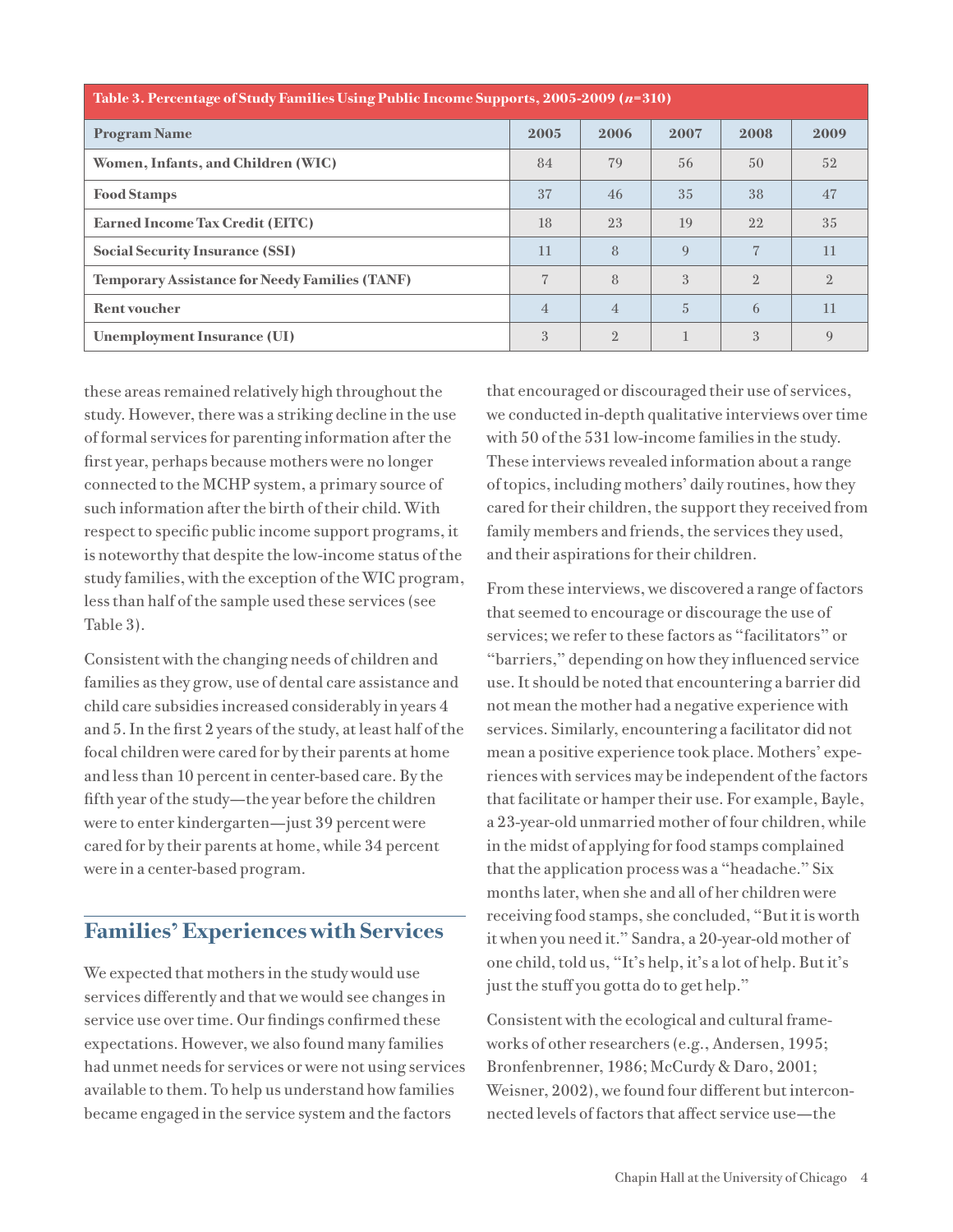

individual, the provider, the program, and the neighborhood level (see Figure 1). At the individual level, we identified factors such as mothers' language and literacy skills, personal enabling resources (e.g., knowledge of services, personal social networks, access to transportation or child care, persistence or ability to advocate for themselves), perceptions of need and desires for children's well-being, personal and family attitudes and beliefs about services, and previous service experiences.

At the provider level, characteristics of provider agencies such as their responsiveness, language skills, and cultural competency of the staff affected service use. At the program and policy level, factors include eligibility and documentation requirements, program structure, availability of translation services, location of services, intake procedures, and length of waiting time to apply for or receive services. Lastly, at the neighborhood level, the data suggest that factors such as neighborhood safety and community transportation systems affect families' access to and decisions to use services.2

A number of factors were common to groups of families. Transportation was a commonly mentioned barrier to applying for services as well as to keeping

appointments for services. Hospital social workers and agency care coordinators in the MCHP system were commonly mentioned facilitators, who helped mothers apply for child care/preschool, food stamps, and—in the case of pregnant women—Medicaid for themselves and their children. MCHP providers assisted families with access to concrete resources, e.g., baby care supplies, bus passes, and food, as well as providing emotional support and parenting information. Karol, for example, reported, "[the agency worker] will go get toys, clothes and books, and she'll come visit me to see how I'm doing." And Bayle noted, "Like for Thanksgiving, she [the social worker in the MCHP agency] got me hooked up with a box of food and turkey and things like that. She usually gets me bus passes and little stuff like that." Others described learning about appropriate discipline for their children and activities to stimulate children's language and cognitive development.

More often than not, having a positive experience with a program led to use of the program again for a subsequent pregnancy. However, a handful of mothers who reported positive experiences with a MCHP program did not seek or accept help for their subsequent

<sup>2</sup> We also recognize that the broader social, economic, and political context—for example, national and state immigration policies; the availability of affordable housing, jobs, transportation systems; and the costs of energy and food—also impact family circumstances, needs, and access to services.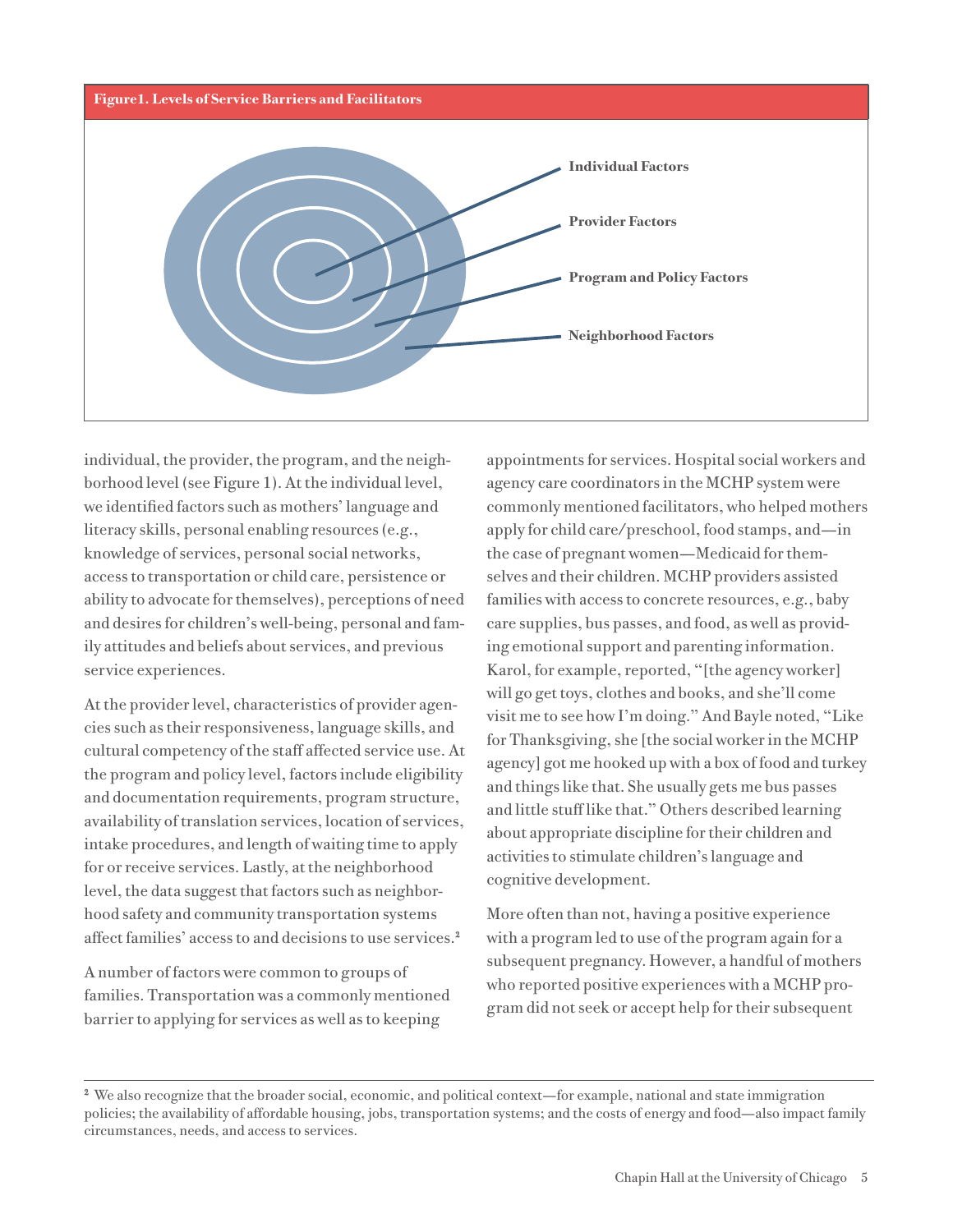pregnancies. Sandra and Shirley, for example, declined to participate in one of the MCHP programs because they felt they could handle subsequent pregnancies on their own. As Shirley explained, "I felt like I was stable enough to do it on my own, like as far as Pampers and stuff for the baby. I just really didn't call [the agency] back. I don't know why I didn't." Expressing confidence in her parenting knowledge and skills, Sandra told us, "I had really learned a lot from my other [MCHP agency] nurse. She taught me a lot to the point that I really don't think I need anybody else to help me. It's beginner teen moms that really need that program a lot."3

At the same time, we found variations within our sample. Parents' beliefs and values about seeking help and using services varied and thus they could be either a barrier to or a facilitator for a mother and her family. For example, mothers were much more likely to seek help for their children than for themselves or adult family members. As Neena explained, "No, since my husband lost his job, there is no insurance. But that is a lesser concern. Just as long as we have it for Enrique [child], it's okay." Tracy expressed a similar view when she told us, "Once Medicaid expires for me I will be uninsured which is fine. I have been uninsured forever. It is just mostly the kids that I am worried about that they will always have insurance. **Figure 2.**

In addition, a barrier to one mother—for example, having to use a computer to apply for a service—could be a facilitator for another mother. We also observed that, depending on the area of service need and current family circumstances, these factors variably influenced service use. For instance, throughout the study, mothers were more likely to seek help with medical care for their children and with food assistance than other service areas. They also were more likely to seek or receive parenting information during the first year of their baby's life than they were in later years. In contrast, mothers were more likely to seek assistance with child care costs after the first year of their baby's life.

One area in which these variations were especially evident was child care arrangements, where multiple factors came into play. Mothers' employment was the factor most likely to cause families to use out-of-home care for their children; over the first 3 years of the study, the number of mothers who returned to work and arranged for out-of-home care for their children increased. But there were other reasons that parents were progressively more likely to consider nonparental child care arrangements. Families' choices of child care arrangements were also based on mothers' individual preferences and the age and special needs (e.g., speech delays) of the child. Some mothers preferred to keep their children at home until kindergarten: "I think I want to take care of her until she is 5 years old," Julia told us. "I will take better care of her." Others, like Abigail, saw preschool as necessary for getting their child ready for school: "I don't want to push her too much, I just want her to have understanding and not be behind. That's why I sacrifice myself to send her to the daycare to teach her so when she go to kindergarten she is prepared." In general, many mothers in the sample became more open to using out-of-home care around their child's third birthday or when their child had more mastery of language and self-help skills. Sandra reported telling her son, "You're 3 years old now. You know a lot. You go to the restroom on your own. You got to be around other kids. You have to learn more than what you know."

In addition to the older age of the children and mothers' growing comfort with out-of-home care, another factor in child care use was the greater availability of low- or no-cost child care options for older children, such as Head Start and Florida's Voluntary Prekindergarten. At the same time, cost was a significant factor in the type of care used across the years of the study. Many mothers, regardless of their race/ethnicity or nativity, were interested in out-of-home educational experiences for their children. However, they could not afford to enroll their child without financial assistance. Mothers who received subsidies were much more likely to use

<sup>&</sup>lt;sup>3</sup> Unfortunately we were not able to follow these mothers during their second pregnancies and child birth to know whether they had, indeed, enough self-sufficiency and confidence that MCHP services were no longer needed or whether they would still have benefitted from these services.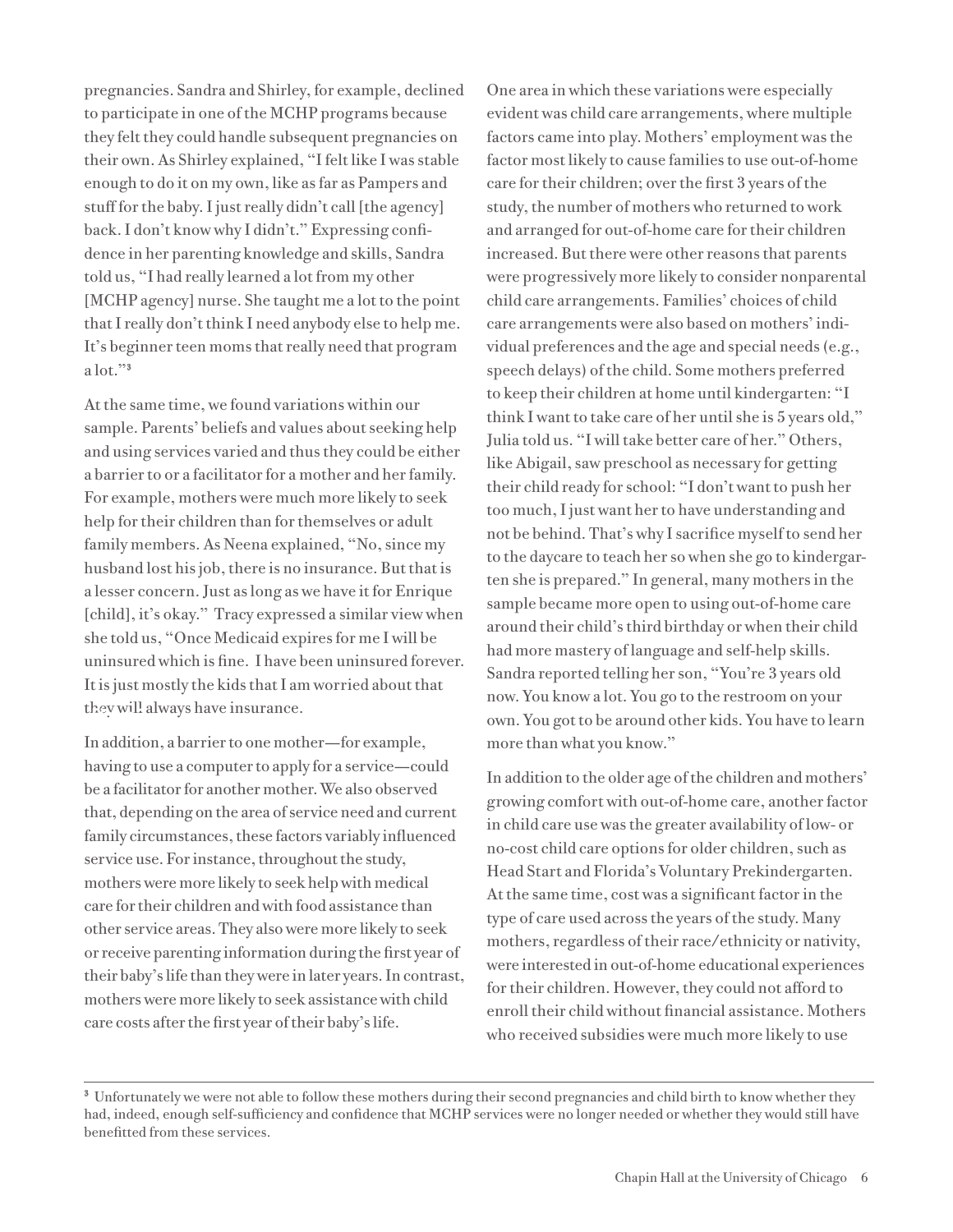center-based care than mothers who did not receive subsidies.

Thus, service use changed over time for many reasons. Sometimes family circumstances changed, along with their eligibility for public supports. Sometimes families felt they needed fewer services or none at all, or they struggled to complete reapplication processes to maintain services. In contrast to their experiences with other service systems, most mothers reported positive experiences with MCHP care coordination programs. These programs seemed to address mothers' material needs (including help with transportation) and parenting concerns. They also served as bridges to access to other needed social programs that had difficult application processes and unresponsive program staff. Even when their involvement with the MCHP system was relatively short, several mothers valued the care coordination program and relationships with staff enough to accept or seek help from care coordination programs for subsequent pregnancies. This support was particularly important for mothers with lower language and literacy skills, fewer personal resources, and limited social support. These mothers sometimes did not understand program requirements or were intimidated by unfriendly staff.

Over the course of the study, we observed frequent changes in the study families' ecological and cultural circumstances (e.g., financial status, health status, employment, child care needs, and household composition). These changes took place as children were growing and learning. As their children grew, mothers needed to know less about taking care of a newborn and more about dealing with a child who was moving to the toddler years. At the same time, mothers also had more children. As new stressors emerge, the range of support once enjoyed by mothers becomes outdated. Mothers who had terminated MCHP services or public benefits did not always have an easy way to return to this kind of support, unless they became pregnant again. This suggests the importance of extending the MCHP system to provide additional points of entry for mothers of young children (between 2 and 4 years old) to increase children's access to adequate care and subsequently enhance children's outcomes. A short

intervention program may not be enough to support and inform a family's parenting practices during a child's toddler years while a family's ecological and cultural circumstances are changing. In this sense, programs may be more efficient if they work towards improving short-term outcomes (e.g., birth outcomes) rather than long-term outcomes (e.g., school readiness). A longer program format may also enhance a family's access to other social programs, as well as help to ensure mothers are accessing health care throughout their reproductive years (which, in turn, increases the likelihood of receiving prenatal care early in a new pregnancy).

## **Conclusions and Implications**

Consistent with other research (e.g., McCurdy & Daro, 2001), these findings highlight the challenges of engaging families in voluntary programs. The demographic characteristics of families living in the TGAs are the ones associated with poor developmental and educational outcomes for children. Therefore, CSC's strategy of identifying families who need services and targeting services to families in high-poverty areas remains a sound one for reaching children most at risk of not succeeding in school. However, to benefit from services, families must use them. Service use varied widely among the low-income families in this study. Many families who were eligible for—and might have benefited from—CSC-funded and other services were either not receiving them or not using them enough to obtain intended benefits.

Although foreign-born mothers were more likely to receive MCHP services, when compared to U.S.-born mothers, they used fewer services outside of the MCHP system overall. Given that the MCHP system was successful in engaging foreign-born mothers, there may be ways that CSC can positively impact how other publicly-funded services are provided to eligible foreign-born families as well as eligible U.S.-born families who are harder to reach with services. Raising public awareness of families' literacy, educational, and social needs—as well as their service needs—could be helpful. CSC might also consider ways to more widely share its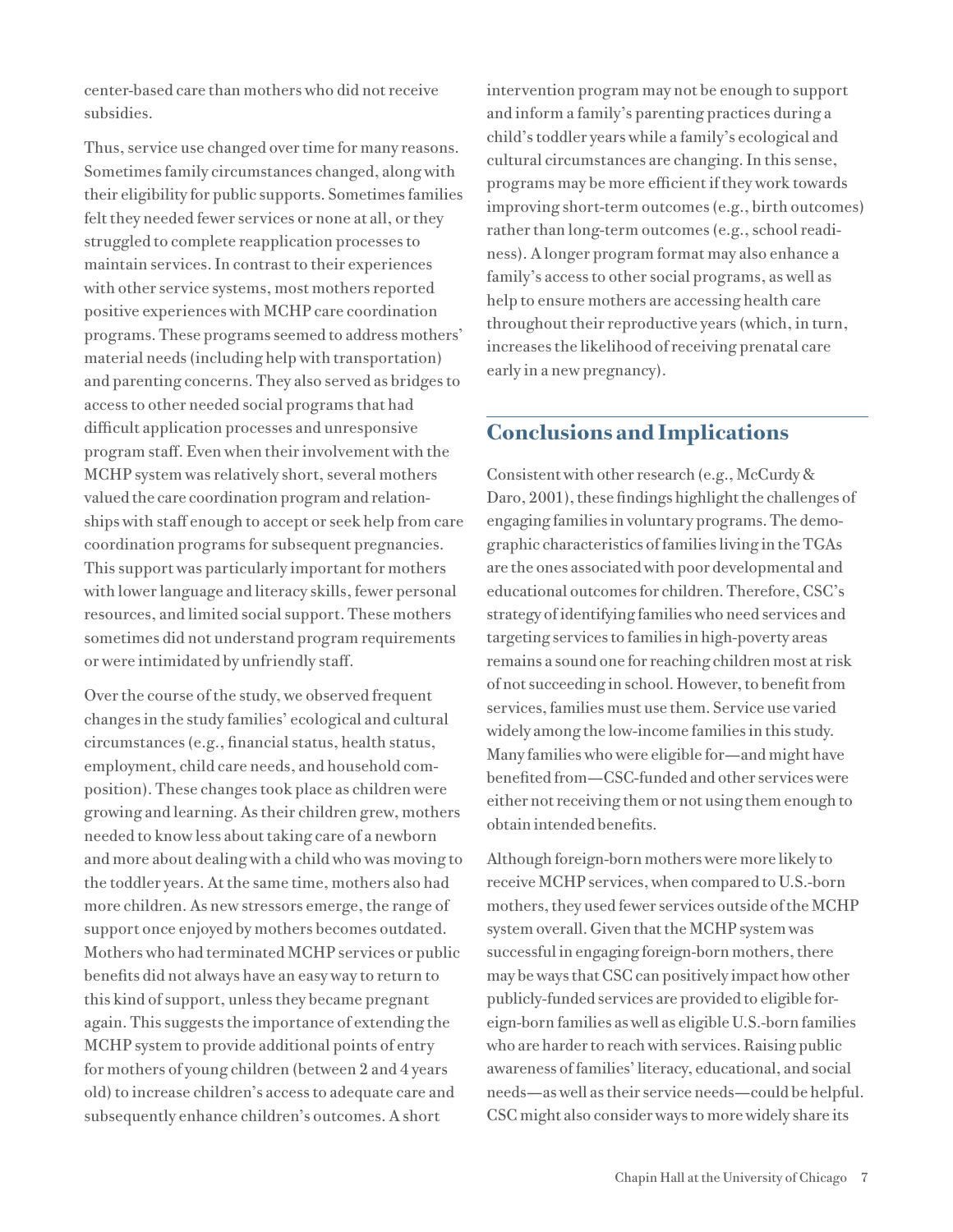knowledge of and experience in training service providers in culturally appropriate approaches.

Study findings make clear that the emerging system of care in Palm Beach County is successfully providing needed MCHP services to many at-risk families around the birth of a child It appears, moreover, that unlike other formal services used by the study families, the MCHP has more flexibility to adapt to the diverse circumstances and daily routines of the families they serve. At the same time, there were challenges in keeping some of the mothers engaged in these services for as long as they were eligible. There also were challenges in identifying and addressing new service needs, linking mothers to other services once they left the MCHP system, and tracking service use over time as their children got older. Based on these findings, we offer several recommendations to improve service access and use in the TGAs in general and strengthen the CSC system of prevention and early intervention services in particular, as follows:

**Expand entry points for MCHP services.** Based on findings about the relationship between mothers' mental health and children's development, and given the need for continued services during children's toddler years, we recommend that there be multiple entry points to services for families once their children "age" out of the services available during the postnatal period. Consideration might also be given to providing more entry points for parents; for example, even if a child does not screen as being at-risk, if a mother is at-risk because of poor physical or mental health, this could pose risks for the child. Medical providers should be engaged to do more screening of mothers and children and make referrals to community-based agencies if they do not qualify for formal Early Intervention services.

**Enhance training of service providers.** One strategy to keep families engaged in services is to improve the knowledge and responsiveness of service providers.

This could be achieved by enhancing training in approaches that are culturally appropriate and family strengths-based, including instruction in ways to gauge the special needs of families. Although it might not be possible to directly impact service delivery in agencies not funded by CSC, it might be possible to raise awareness of the families' literacy and educational needs, in addition to their service needs. Families can be intimidated by program requirements, and staff who are trained to help families through the process in a respectful way could reduce duplication of paperwork and client and staff frustration in the future, as well as making families feel more positive about seeking and accepting help.

**Help families stay involved in or become reconnected to services over time as needs change.**  Service use by study families varied for many reasons, including perceptions of need, access to other resources, difficulties with reapplication processes, or actual improvements in their circumstances. The decline in use of formal services for parenting information after the first year might reflect increased confidence in parenting skills, but could also indicate a lack of connections to other services and supports once mothers leave the MCHP. As children grow, new developmental stages are likely to bring parents new challenges and questions and make them more open to services to help with parenting. These periods might be "touch points" when parents are more receptive to services but the formal structures to help them engage or re-engage in services may not exist.<sup>4</sup>

**Make the location and timing of services convenient for families.** Program locations, office hours, and excessive waiting times can pose significant barriers for families, especially if they have transportation or child care problems. Home visits, traveling service vans, and child care- or school-based programs are good alternatives to office visits, especially if they are open during evenings and on weekends. As employers may be

<sup>4</sup> Dishion and his colleagues also suggest that "developmental transition points such as toddlerhood, school entry, and early adolescence offer unique opportunities for health promotion and risk reduction because child and family behaviors reorganize at these points" (Dishion et al., 2008). They also recommend that interventions be family centered and ecologically focused, as well as embedded in existing service systems.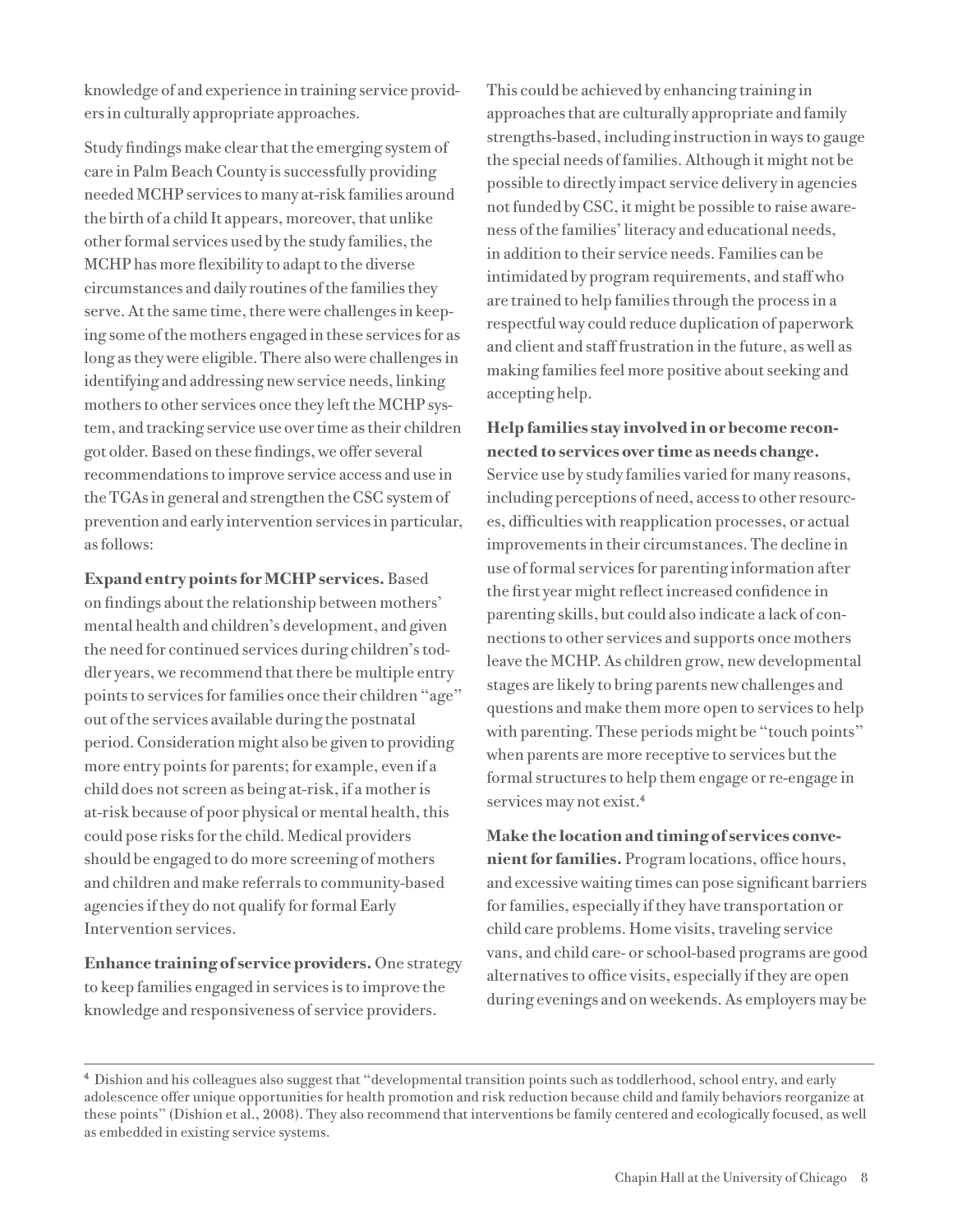reluctant to allow families unpaid time off for appointments with teachers, doctors, or service agencies, it may be more feasible to persuade health care providers, schools, and service agencies to expand locations and hours of services to make them more convenient for families.

**Explore other forms of information and communication about services.** During the time of this study, CSC expanded their use of other vehicles (such as radio, television, faith-based organizations, and public libraries) to disseminate information to reach families with limited education or literacy skills, families not receiving information through relatives or friends, and families who were not already using other services like child care. The local offices of federal benefit programs were also channels for disseminating information about CSC-funded programs. Increasing the knowledge of health care providers about community-based services and encouraging them to refer families to these services might also better inform families and make them more willing to use services.

**Strengthen relationships between the CSC system of care, health care, and other community supports and services.** This study suggests the

importance of an ecological and systems approach to serving families and children, which recognizes that children grow up in a family context and families need support—and a range of services—in raising their children. They also need help navigating the complexity of the service system and making transitions from one service to another (e.g., when children "age out" of one system and into another). Providing services and referrals through child care programs is one way to reach families who use these services. However, this approach will not reach many mothers who are not working, who are either not eligible or who are on a waiting list for a child care subsidy, or who prefer other child care settings. This suggests that CSC might need to work even more collaboratively with other service providers (such as WIC, primary care providers, public health clinics, and community-based organizations) to reach its target families. The study also highlighted an increase in mothers' reliance on medical and child care providers for parenting information after the infancy period. This demonstrates that improving the knowledge these professionals have about parenting and parenting supports in the community, and tools for assessing child development, maternal functioning, and service needs.

### **Box 1. The Palm Beach County Family Study**

A central question for CSC and other stakeholders in Palm Beach County concerns the effectiveness of the system. Is the service system functioning and being used by families as expected? Is it achieving its intended outcomes? To help to answer these questions, CSC commissioned Chapin Hall to conduct a longitudinal study to better understand the characteristics and needs of families the system is intended to serve, how they use services in and outside the system, and how service use is related to child well-being, family functioning, and children's readiness for school. In developing the study, we were guided by an ecological framework, which emphasizes the different contexts in which children develop, including family, neighborhood, and the policies that affect the services and systems they experience.

The study used a mixed methods approach that included analysis of administrative data on service use and key outcomes for all families with children born in the county during 2004 and 2005. The data covered the time from birth until the children entered kindergarten. Data were also collected through annual in-person and telephone interviews with a sample of 531 mothers who gave birth to a child in the county during 2004 and 2005 for 5 years. A 3-year qualitative study was conducted, involving in-depth interviews and observations of forty of these families. Mothers were recruited through two maternal child health programs that were part of the Maternal Child Health Partnership (MCHP).

To ensure we had enough mothers who were likely to use services, we over sampled mothers that the MCHP screened at-risk around the birth of their child. As a result, mothers in our sample had more risk characteristics than other mothers in the county. For example, 17 percent were teen mothers, 72 percent were not married (although many were living with a partner), 41 percent had graduated high school, and 57 percent were foreignborn. Of the 531 mothers who participated in initial interviews soon after the birth of the focal child, 310 were interviewed all 5 years.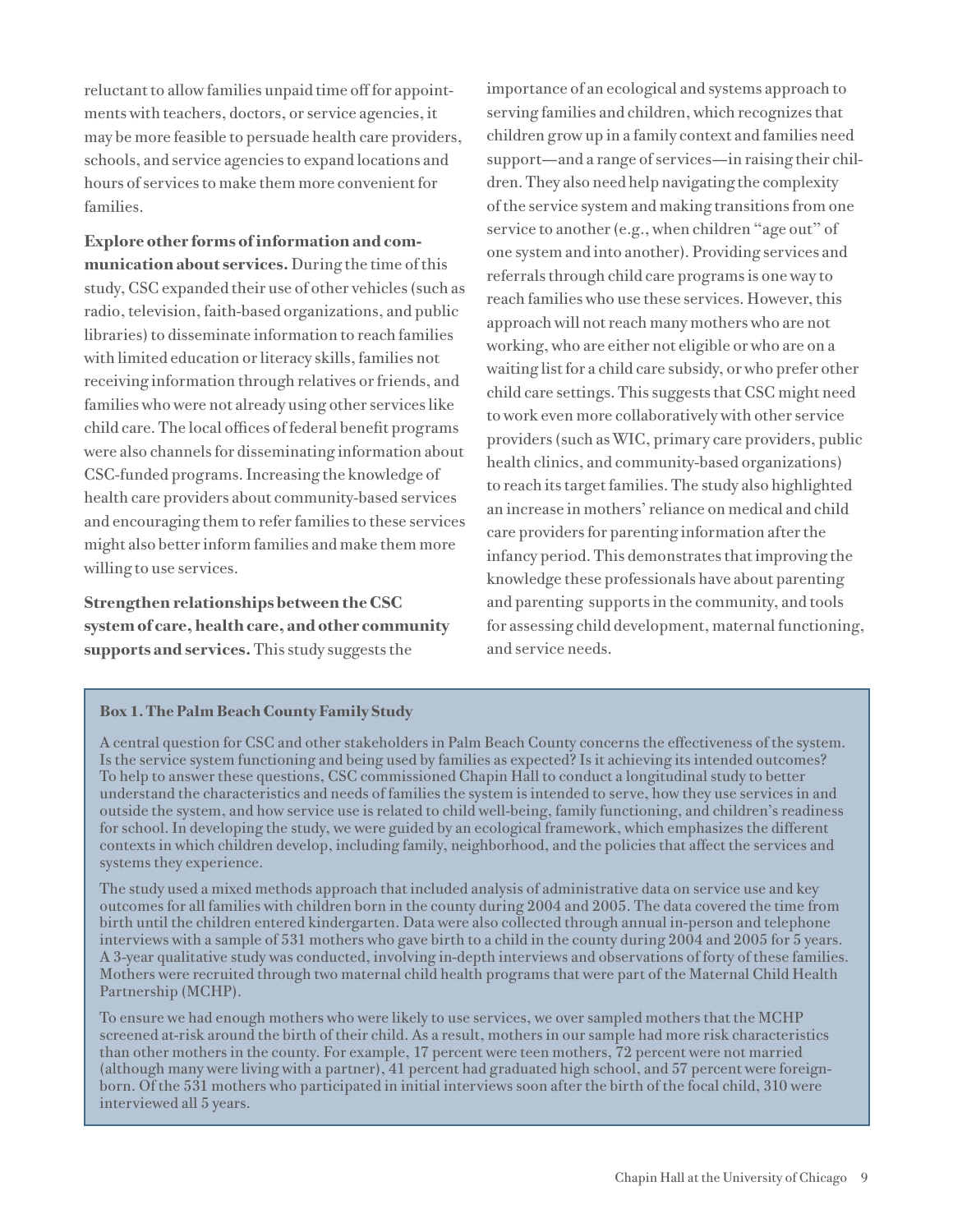**Improve data systems and other sources of information on service availability, use, and need.** The

MCHP database is an important source of information on the types of services families receive in the system, referrals made to providers outside the system, and how families enter and leave the system. Additional sources of information on the location of services, community needs for services, and the outcomes of referrals would assist funders and service providers in planning and monitoring how the system is working to ensure families get connected to the services they need.

#### **References**

Andersen, R. M. (1995). Revisiting the behavioral model and access to medical care: Does it matter? *Journal of Health and Social Behavior, 36*(1), 1–10.

Bronfenbrenner, U. (1979). *The ecology of human development: Experiments by nature and design.* Cambridge, MA: Harvard University Press.

Bronfenbrenner, U. (1986). Ecology of family as context for human development: Research perspectives. *Developmental Psychology, 22,* 723–742.

Brooks-Gunn, J. (2003). Do you believe in magic? What we can expect from Early Intervention. *SRCD Social Policy Report, 17,* 3–13.

Children's Services Council. (2007). *Policy brief on declines in participation in Florida's KidCare program declined statewide and in Palm Beach County between 2004 and 2006.* Boynton Beach, FL: Children's Services Council of Palm Beach County.

Daro, D., McCurdy, K., Falconnier, L., & Stojanovic, D. (2003). Sustaining new parents in home visitation services: Key participant and program factors. *Child Abuse & Neglect, 27,* 1101–1125.

Dishion, T., Shaw, D., Connell, A., Gardner, F., Weaver, C., & Wilson, M. (2008). The family check-up with high-risk indigent families: Preventing problem behavior by increasing parents' positive behavior support in early childhood. *Child Development, 79,* 1395-1414.

Gomby, D. S. (1999). Understanding evaluations of home visitation programs. *The Future of Children 9*(1), 27–43.

Gomby, D. S. (2005). Home visitation in 2005: Outcomes for children and parents. Committee for Economic Development, Invest in Kids Working Paper No. 7. Retrieved from http:// ebookbrowse.com/report-ivk-gomby-2005-pdf-d310354913

McCurdy, K., & Daro, D. (2001). Parent involvement in family support programs: An integrated theory. *Family Relations, 50,* 113–121.

Olds, D. L., Sadler, L., & Kitzman, H. (2007). Programs for parents of infants and toddlers: Recent evidence from randomized trials. *Journal of Child Psychology and Psychiatry, 48*(3), 355–391.

Olds, D. L., Kitzman, H., Hanks, C., Cole, R., Anson, E., Sidora-Arcoleo, K., . . . Bondy, J. (2007). Effects of nurse home visiting on maternal and child functioning: Age-9 follow-up of a randomized trial, *Pediatrics, 120,* 832–845.

Raikes, H., Green, B. L., Atwater, J., Kisker, E., Constantine, J., & Chazan-Cohen, R. (2006). Involvement in Early Head Start home visiting services: Demographic predictors and relations to child and parent outcomes. *Early Childhood Research Quarterly, 21,* 2–24.

Reynolds, A. J., Ou, S., & Topitzes, J. W. (2004). Paths of effects of early childhood intervention on educational attainment and delinquency: A confirmatory analysis of the Chicago Child-Parent Centers. *Child Development, 75*(5), 1299–1338.

Roggman, L. A., Cook, G. A., Peterson, C. A., Raikes, H. H. (2008). Who drops out of Early Head Start home visiting programs? *Early Education & Development, 19*(4), 574–99.

Scheppers, E., van Dongen, E., Dekker, J., Geertzen, J., & Dekker, J. (2006). Potential barriers to the use of health services among ethnic minorities: A review. *Family Practice, 23,* 325–348.

Spielberger, J., Rich, L., Winje, C., Gouvea, M., & Scannell, M. (2011). *The Palm Beach County family study: Fifth annual report.* Chicago: Chapin Hall at the University of Chicago.

Staudt, M. (1999). Barriers and facilitators to use of services following intensive family preservation services. *The Journal of Behavioral Services & Research, 26*(1), 30–49.

Tandon, D. (2004). *Access to prenatal care in Palm Beach County: Findings and recommendations.* Baltimore, MD: Johns Hopkins University School of Medicine.

United Nations Economic and Social Commission for Asia and the Pacific. (2002). Access to social services by the poor and disadvantaged in Asia and the Pacific: Major trends and issues. Social policy paper No 11. New York, NY: United Nations.

Weisner, T. (2002). Ecocultural understanding of children's developmental pathways. *Human Development, 45*(4), 275–281.